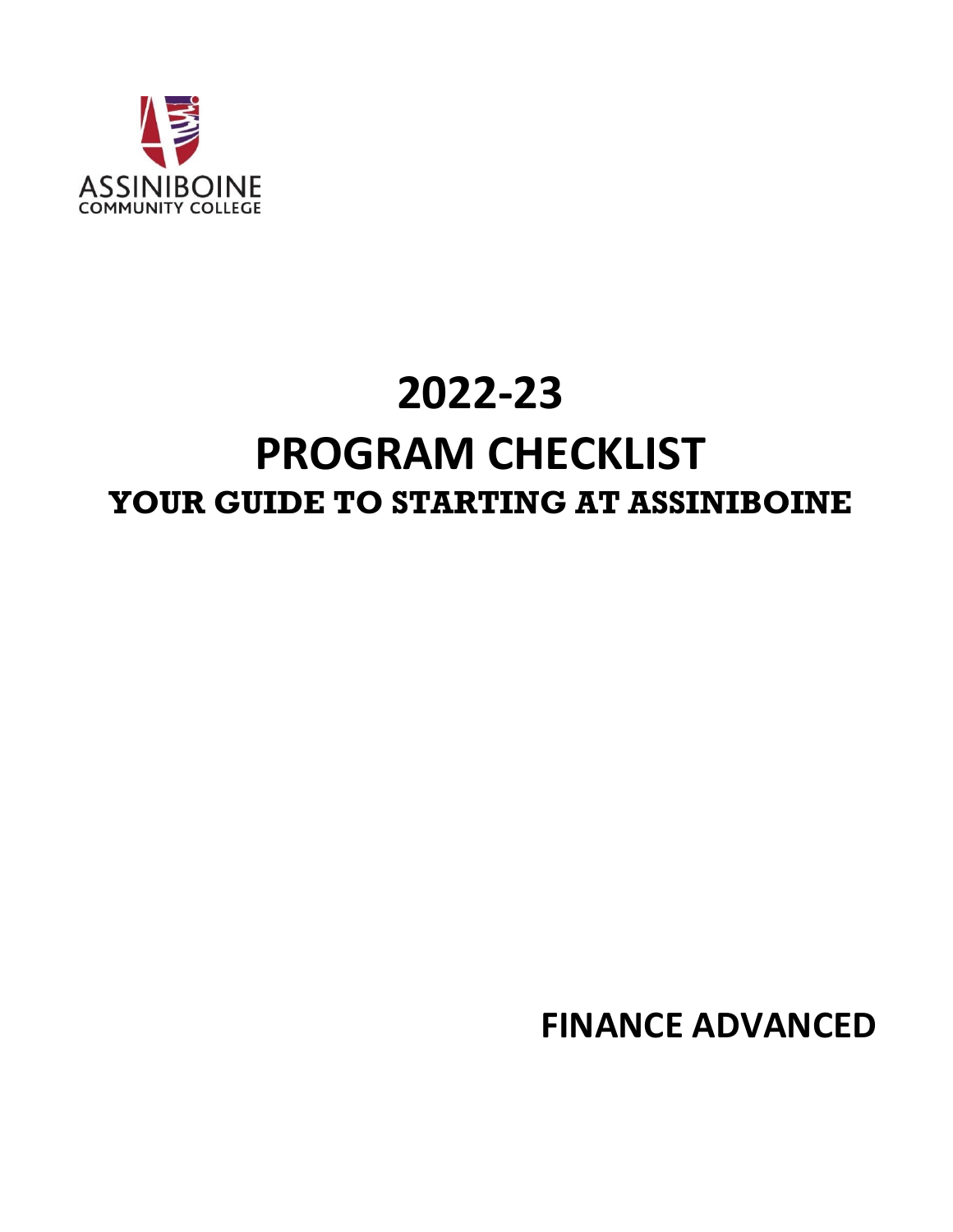# **Table of Contents**

| 1.  |  |  |  |  |  |  |
|-----|--|--|--|--|--|--|
| 2.  |  |  |  |  |  |  |
|     |  |  |  |  |  |  |
| 3.  |  |  |  |  |  |  |
| 4.  |  |  |  |  |  |  |
| 5.  |  |  |  |  |  |  |
| 6.  |  |  |  |  |  |  |
| 7.  |  |  |  |  |  |  |
| 8.  |  |  |  |  |  |  |
| 9.  |  |  |  |  |  |  |
| 10. |  |  |  |  |  |  |
| 11. |  |  |  |  |  |  |
|     |  |  |  |  |  |  |
| 12. |  |  |  |  |  |  |
|     |  |  |  |  |  |  |
|     |  |  |  |  |  |  |
|     |  |  |  |  |  |  |
|     |  |  |  |  |  |  |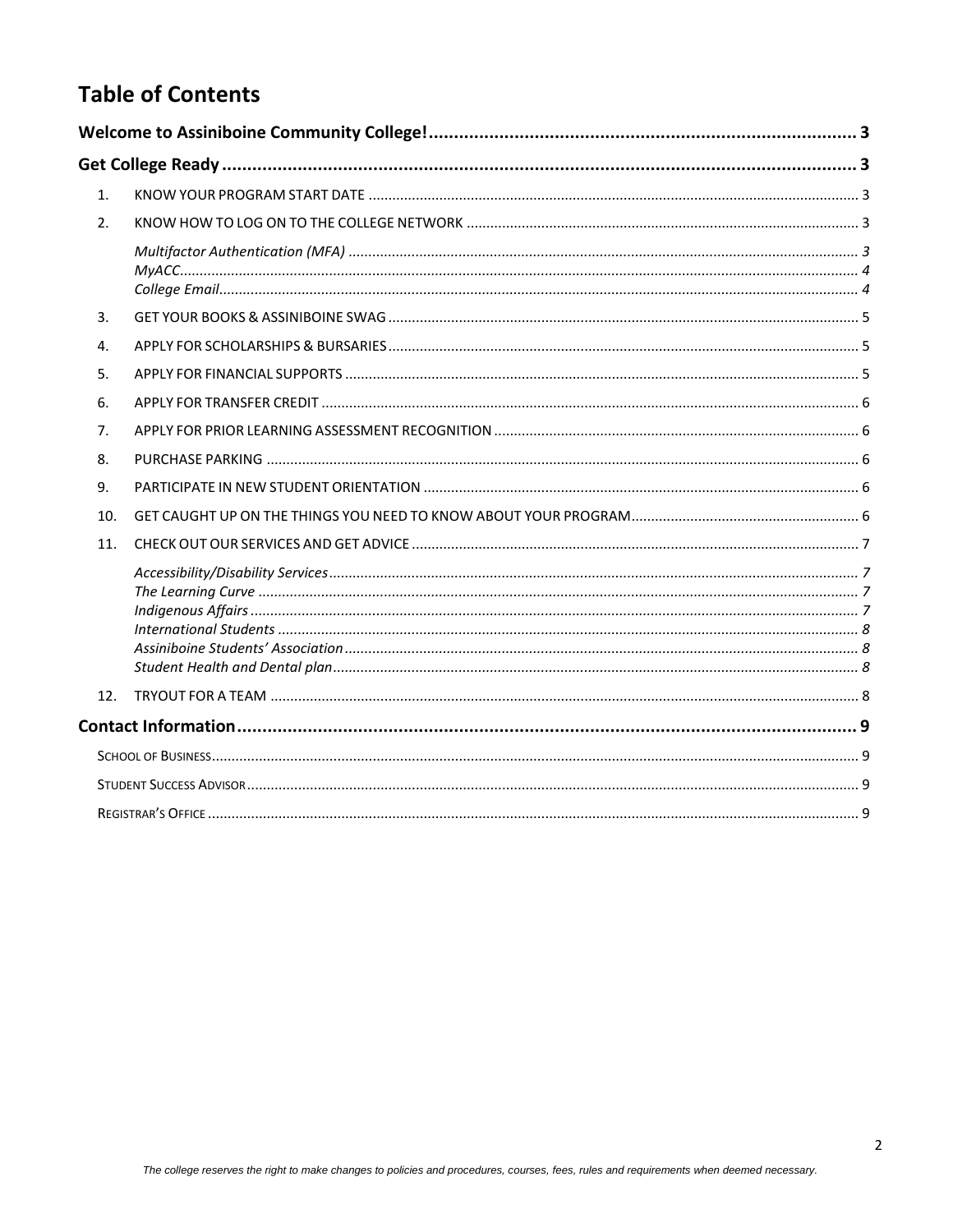# <span id="page-2-0"></span>**Welcome to Assiniboine Community College!**

As a *registered* student at Assiniboine there are things that you can do to prepare for a great Assiniboine experience. Please read the steps below to get college ready and experience campus life to its fullest.

# <span id="page-2-1"></span>**Get College Ready**

## <span id="page-2-2"></span>**1.** *KNOW YOUR PROGRAM START DATE*

Your program start date is: **Tuesday September 6, 2022**More information will follow from the School of Business.

**Time & Room:** Please view your schedule on MyACC **Campus:** 1430 Victoria Avenue East

# <span id="page-2-3"></span>**2.** *KNOW HOW TO LOG ON TO THE COLLEGE NETWORK*

As a registered student, you received an email from the Registrar's Office providing important information about your registration, fees and payment options, multifactor authentication, student orientation, parking, login information for MyACC, your Assiniboine network account, and your college email. Note: **If you have not received this email**, you may not be registered and may not have access to the college network. For questions related to your registration, email *[registration@assiniboine.net.](mailto:registration@assiniboine.net)*

### <span id="page-2-4"></span>*Multifactor Authentication (MFA)*

Assiniboine Community College requires all students and staff to use an additional method to verify identity when accessing college systems, this is known a[s multifactor authentication \(MFA\)](https://assiniboine.net/student-life/student-services/student-supports/multifactor-authentication-mfa). MFA adds an extra layer of security to protect you, your personal information and college systems from unauthorized access and phishing attacks.

In order to access any program on the College's network, including MyACC, you are required to:

*1.* Download the free DUO Mobile app on your own mobile device and follow the enrollment steps outlined in the video [assiniboine.net/mfa.](https://assiniboine.net/student-life/student-services/student-supports/multifactor-authentication-mfa) *Note: You will only do this when you first attempt to access our college system. Do not delete the app after, you will need it for every time you login to Assiniboine services.* 

#### **OR**

2. Purchase a YubiKey, costs vary by type and are available at the Bookstore. It is important to know the type required for your device.

For more information on multifactor authentication visit, [assiniboine.net/mfa.](https://assiniboine.net/student-life/student-services/student-supports/multifactor-authentication-mfa)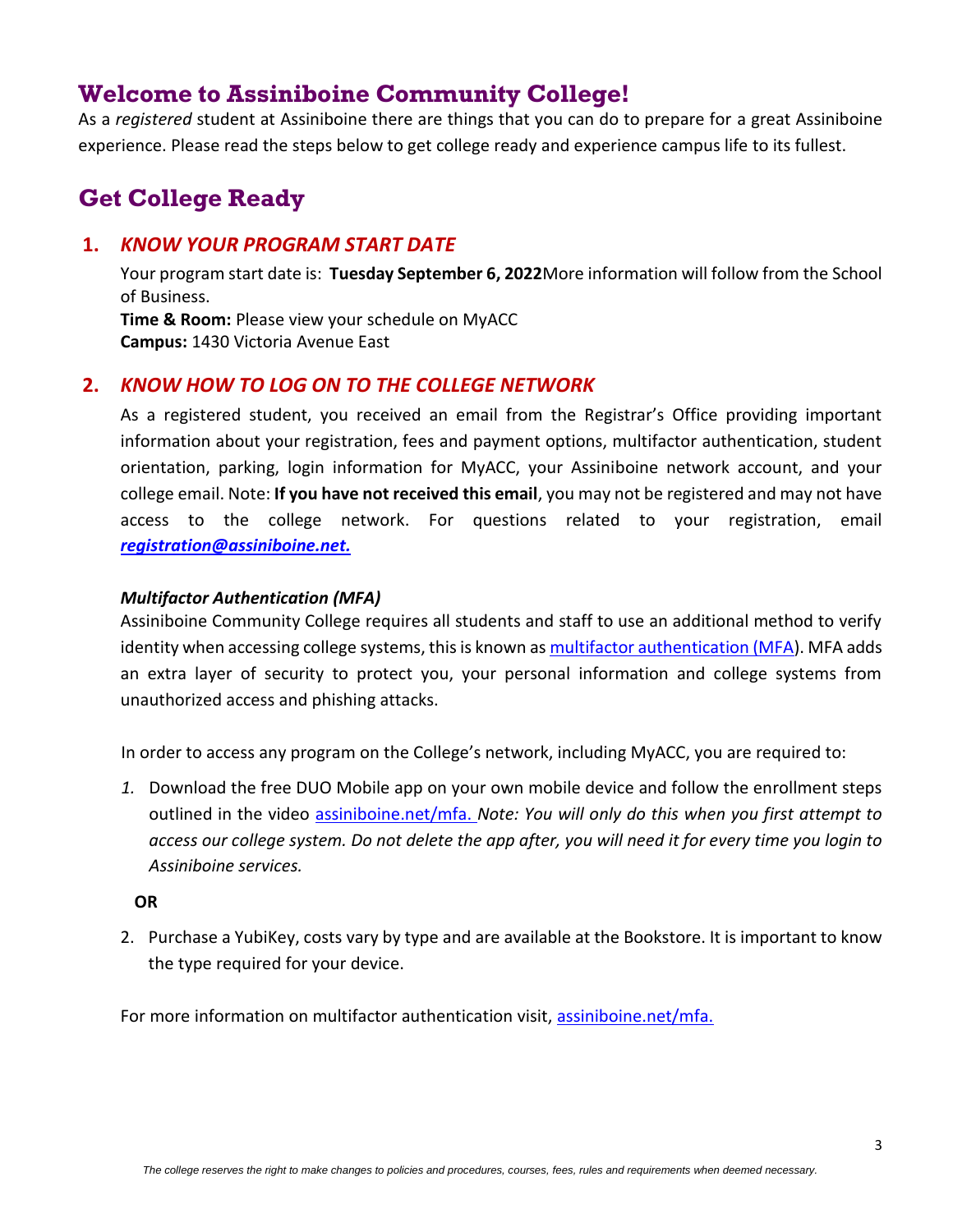### <span id="page-3-0"></span>*MyACC*

**MyACC** allows you to view **MyClass Schedule,** financial account, current and past grades, evaluate your progress in your program, your profile (name, address etc.), **make on-line payments**, set up a payment plan (eligible programs only), change your address, view tax information, request a transcript, etc. *Note: Class schedules may be modified up to and including the first day of classes, please check your schedule regularly for updates.*

**Term Dates:** Refer to your schedule on MyACC for the date, time and location of your courses; Assiniboine terms are as follows:

| Term     | <b>Start Date</b> | <b>End Date</b> | <b>Description</b>  |
|----------|-------------------|-----------------|---------------------|
| $22$ /FA | 2022-09-06        | 2022-12-23      | 2022-23 Fall Term   |
| 23/WI    | 2023-01-09        | 2023-05-05      | 2022-23 Winter Term |
| 23/SP    | 2023-05-08        | 2023-06-30      | 2022-23 Spring Term |

You can access MyACC at [myacc.assiniboine.net.](http://myacc.assiniboine.net/) It is important that you check it regularly to ensure you are on track to graduate. MyACC Help documents are available in Moodle and the Student Intranet. You must be logged in using MFA to access these resources.

#### <span id="page-3-1"></span>*College Email*

Please note that from this point forward, **Assiniboine will use your unique college email address to contact you, (***yourusername***[@assiniboine.net\)](mailto:yourusername@assiniboine.net).** You should also use your official college email for communicating with any college department and it is important that you check your college email regularly.

*For any login issues with MyACC or your college account, please contact:* 

IT Service Desk

[ITServiceDesk@assiniboine.net](mailto:itservicedesk@assiniboine.net)

204.725.8700 ext 6765

toll free 800.862.63074 ext 6765

or visit [ITServiceDesk.assiniboine.net](https://itservicedesk.assiniboine.net/) to search the IT knowledge base or request assistance by opening a new ticket.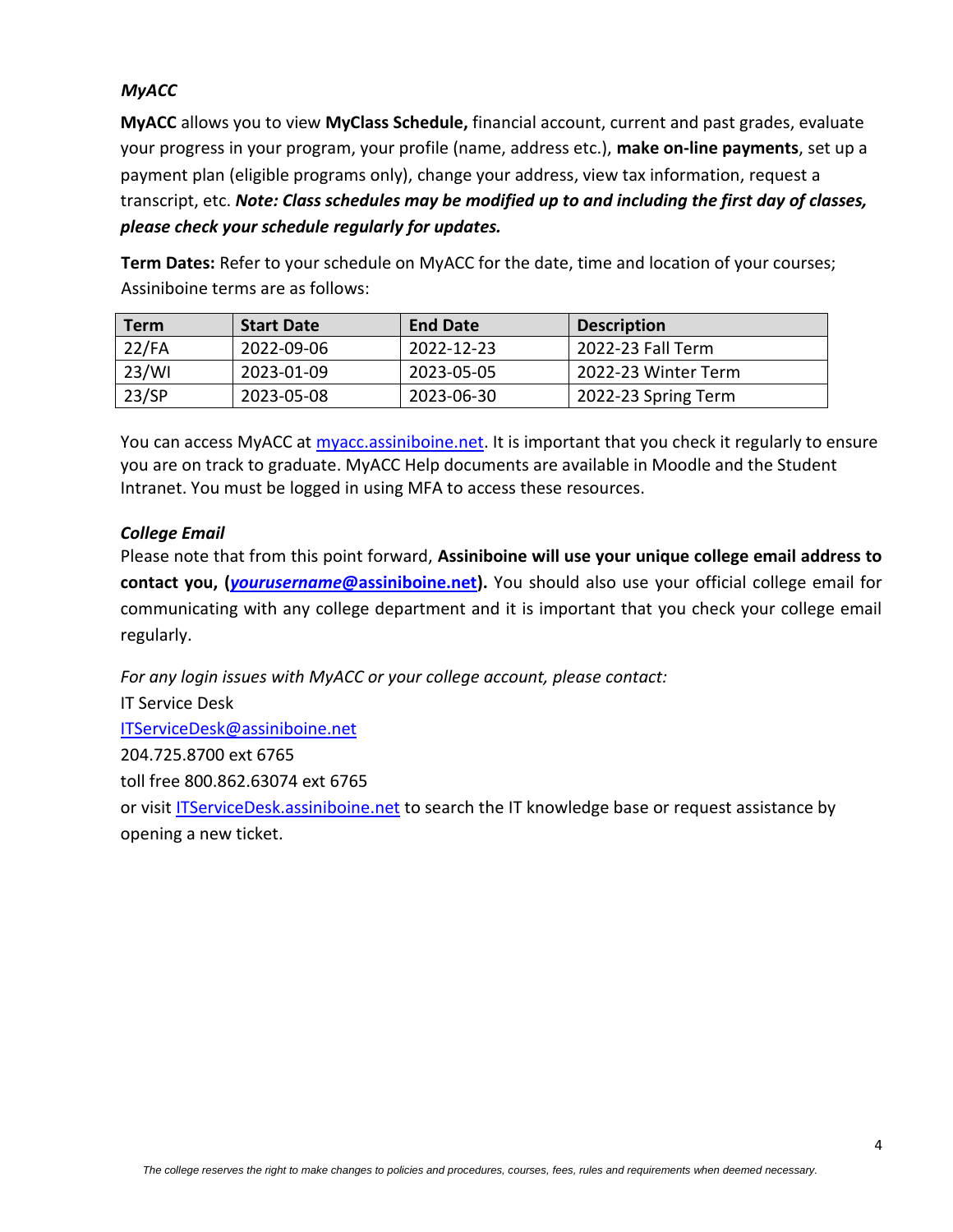## <span id="page-4-0"></span>**3.** *GET YOUR BOOKS & ASSINIBOINE SWAG*

Textbook and supply lists are available online 30 calendar days prior to the program start date. View the "Tools & Supplies" tab on your program page [www.assiniboine.net/finance](https://assiniboine.net/programs/finance) to obtain your copy.

Textbooks, supplies, Assiniboine clothing and uniforms can be purchased online or at the Campus Store, visit [assiniboineshop.ca](https://www.bkstr.com/assiniboineccstore/home/en) for more information. The Campus Store is open from 8 a.m. to 4 p.m. Monday to Friday. *Note: it is important that you know your schedule when purchasing your books and supplies as requirements are identified by course, not by program.*

A variety of other items, including locks, binders, pens, paper, etc. can also be purchased.

*For assistance, please contact:* Assiniboine Bookstore [assiniboine@bkstr.com](mailto:assiniboine@bkstr.com) 204.725.8721 toll free 800.862.6307 ext 6788 or 7007 fax 204.571.0627

#### <span id="page-4-1"></span>**4.** *APPLY FOR SCHOLARSHIPS & BURSARIES*

All domestic applicants/students should consider applying for scholarships and bursaries. Over \$600,000 is available to Assiniboine students every year. Deadlines may vary, but many have deadlines of July 15th or October 15th. Visit [assiniboine.net/awards](https://assiniboine.net/admissions/student-aid-awards/scholarships-bursaries) and use our **Awards Search Tool** to find and apply for awards. Please note that there is a very limited number of scholarships and bursaries available for international applicants/students at this time.

#### <span id="page-4-2"></span>**5.** *APPLY FOR FINANCIAL SUPPORTS*

Did you know most domestic students qualify for financial assistance? Our Associate Registrar, Financial Aid and Awards, and Enrolment Services, helps students identify and apply for financial supports, including government student loans, grants and funding to help pay for their education. Please visit [www.edu.gov.mb.ca/msa](http://www.edu.gov.mb.ca/msa) for more information on applying for student loans. Please note that international students are not eligible for government student aid.

If you are a domestic student and haven't already, register for a Financial Aid & Awards Information **[Session](https://assiniboine.net/study-here/visit-us/information-sessions)** 

*For guidance on financial aid and awards, please contact:* Associate Registrar – Financial Aid and Awards, and Enrolment Services [awards@assiniboine.net](mailto:awards@assiniboine.net)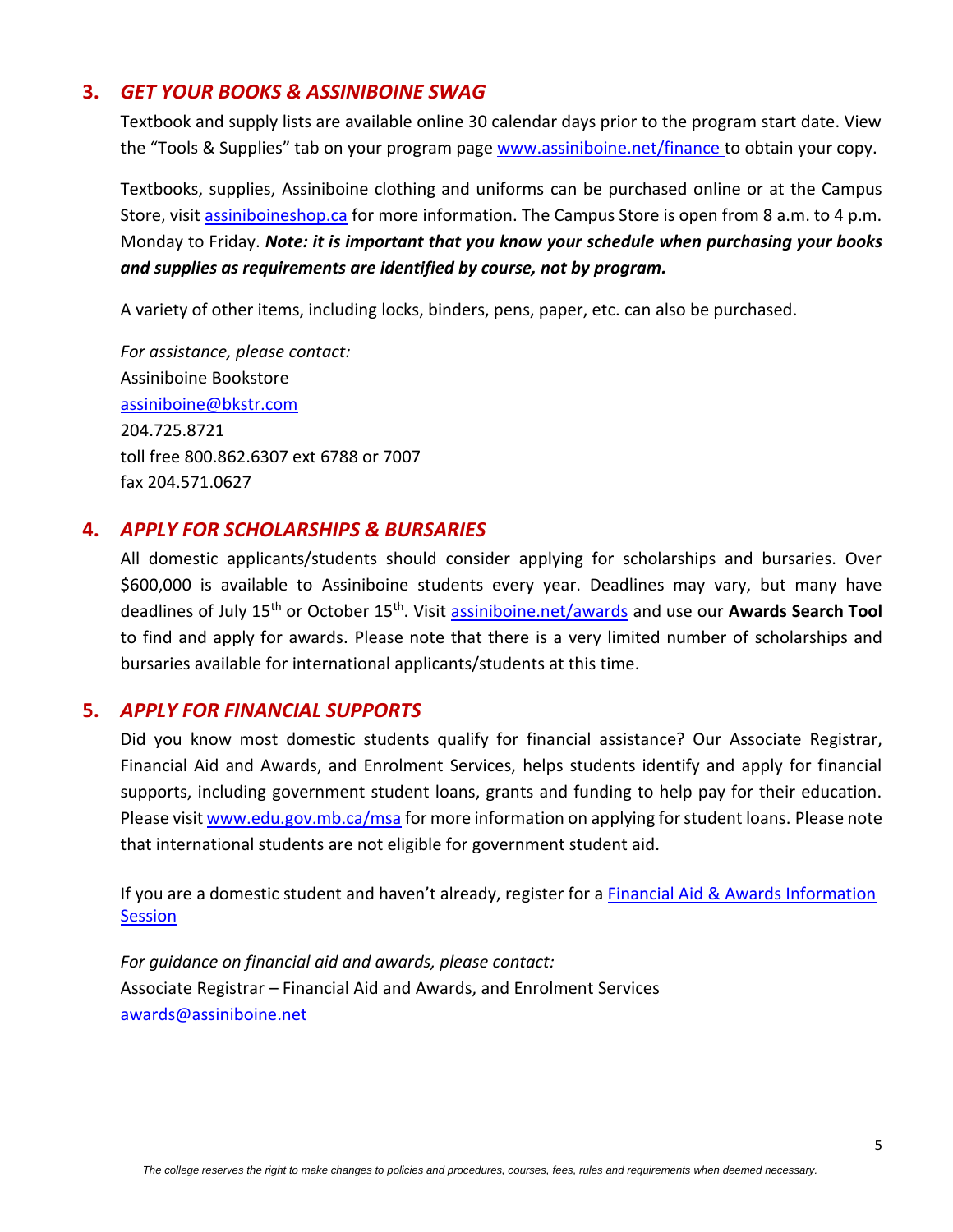# <span id="page-5-0"></span>**6.** *APPLY FOR TRANSFER CREDIT*

If you have taken courses at other accredited educational institutes that are the same, or very similar to courses offered at Assiniboine, you can apply for a transfer of credit. If you think this may apply to you, please read polic[y A07 Credit for Previous Education](https://assiniboine.net/sites/default/files/documents/2019-08/a07_1.pdf) and submit the form attached to the policy, along with the course outlines from your prior institution, as early as possible to the **Registrar's Office**. You may also email the completed form and outlines to [transfercredit@assiniboine.net.](mailto:transfercredit@assiniboine.net)

## <span id="page-5-1"></span>**7.** *APPLY FOR PRIOR LEARNING ASSESSMENT RECOGNITION*

Prior Learning Assessment and Recognition (PLAR) provides the opportunity to obtain credit for college level knowledge and skills gained outside of the classroom. If you have acquired learning from formal education, work, and/or volunteer experience, personal study and other life activities you may consider applying for PLAR. To learn more, please read policy [A06 Prior Learning Assessment and](https://assiniboine.net/sites/default/files/documents/2019-08/a06.pdf)  [Recognition.](https://assiniboine.net/sites/default/files/documents/2019-08/a06.pdf) Courses available for PLAR are identified with the symbol P in the current academic [calendar.](https://assiniboine.net/sites/default/files/2021-12/ProgramCalendar-2022-23%20WEB%20SPREAD.pdf)

## <span id="page-5-2"></span>**8.** *PURCHASE PARKING*

Student parking is available at each campus. Please refer to [www.assiniboine.net/parking](https://assiniboine.net/admissions/fees-payment/fees/parking) for the list of options and/or pricing for your campus location.

For students studying at campuses in Brandon, a free transit bus pass (UPASS) is included in your student fees. This pass is available at the Students' Association office.

# <span id="page-5-3"></span>**9.** *PARTICIPATE IN NEW STUDENT ORIENTATION*

Orientation brings all your 'must have' and 'must know' details together before the first day of classes. Visit [assiniboine.net/orientation](https://assiniboine.net/admissions/registrars-office/new-student-orientation) for information on student ID/bus pass/library card, lockers etc.

# <span id="page-5-4"></span>**10.** *GET CAUGHT UP ON THE THINGS YOU NEED TO KNOW ABOUT YOUR PROGRAM*

Welcome to Finance!

Hit the ground running as a licensed mutual fund representative after completing this advanced credential. Industry exams are written as part of your program curriculum, and you will be licensed to sell mutual funds. Obtain credit from the Investment Funds Institute of Canada for financial planning by registering directly with the organization. Peak employers' interest with an advanced diploma that will give you the skills needed to get to work right after completing this program.

The finance world is global and can take you anywhere. Find opportunities in the financial services' industry as personal banking officers, lending officers (retail and agricultural), investment analysts, stockbrokers, and customer service representatives.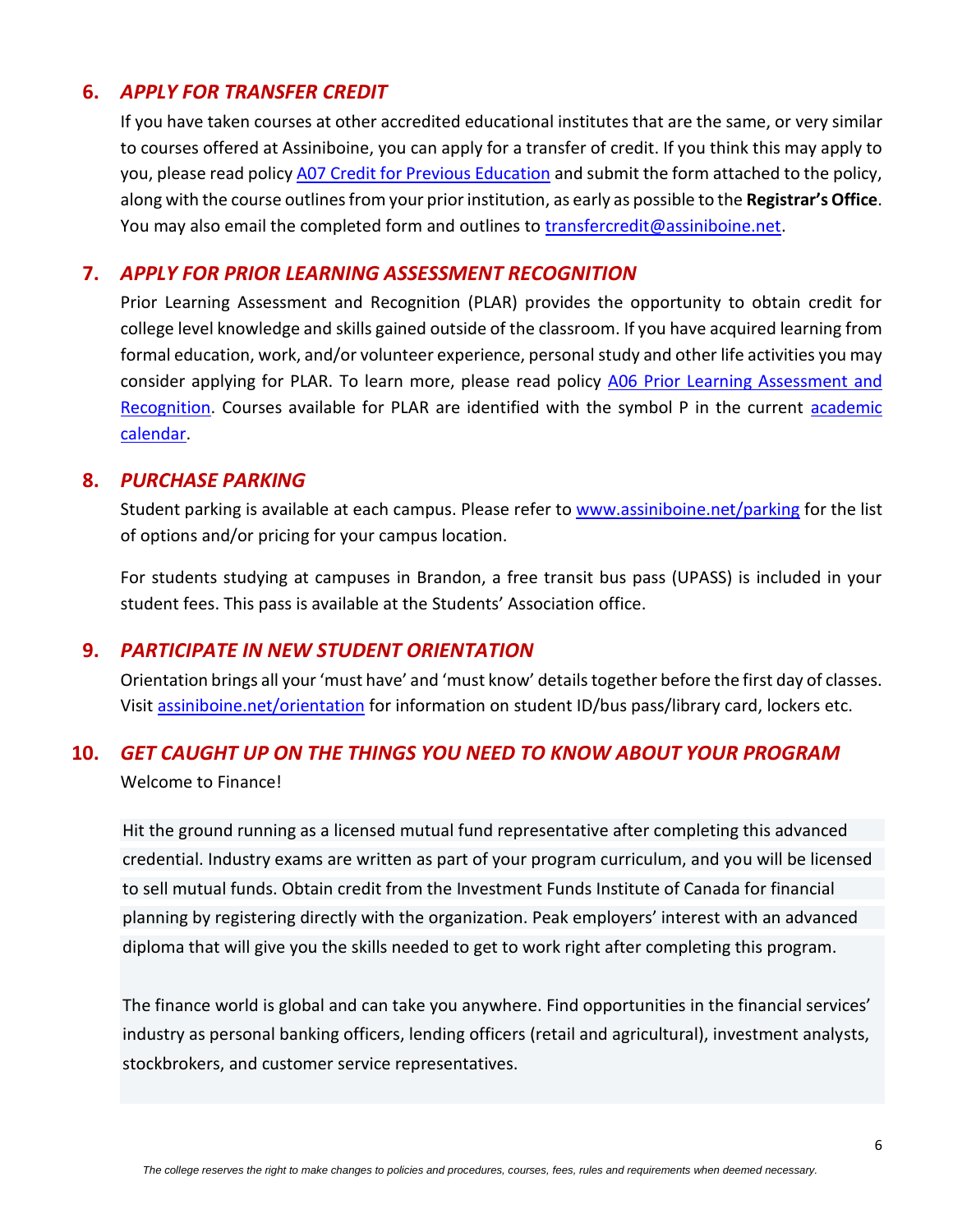This is a **Bring Your Own Device** (BYOD) program. Programs at Assiniboine have certain technology requirements. Students require access to computer devices at home and may be required to bring these on campus when instructed. You can find the minimum and recommended specifications [here.](https://assiniboine.net/student-life/resources-students/technology-requirements/bring-your-own-device-0)

**Laptops using a Windows 10 base operating system are recommended. Mac computing devices are not compatible with the Business or Office programs.**

For more information on your program visit your program page at [assiniboine.net/programs/finance](https://assiniboine.net/programs/finance)

# <span id="page-6-0"></span>**11.** *CHECK OUT OUR SERVICES AND GET ADVICE*

As you prepare for your start at Assiniboine, a Student Success Advisor can assist with:

- Personal preparation needs, like [child](https://assiniboine.net/student-life/resources-students/child-care) care and [housing](https://assiniboine.net/student-life/resources-students/housing-transportation)
- Medical needs or a disability
- Resources for the academic demands of college, like math, writing and study skills
- More information about your program and career options
- Questions about your classes and schedule

#### <span id="page-6-1"></span>*Accessibility/Disability Services*

If you are a student with a physical, sensory and/or learning disability and/or mental health condition, contact your Student Success Advisor. They will work with you to create appropriate supports and accommodations to help you succeed in your program. Visit [Accessibility and Disability](https://assiniboine.net/student-life/student-services/accessibility-and-disability) for more information on services.

#### <span id="page-6-2"></span>*The Learning Curve*

The Learning Curve is a great space to develop effective writing, math, computer and study skills. Assistive technology, like Read and Write Gold, will help you read and write more effectively. Learn study skills, effective test-taking strategies, time management and other learning strategies – or drop in to chat about specific learning challenges at the start of your year. Visit [The Learning Curve](https://assiniboine.net/student-life/student-services/learning-curve) for more information on services.

#### <span id="page-6-3"></span>*Indigenous Affairs*

Our Indigenous Affairs team offers a wide range of support and services to assist students along their post-secondary journey. We liaise with academic advisors, connect students with important community resources and provide guidance to First Nations, Métis and Inuit students from a holistic perspective to support their academic goals. We act as a resource for all students and faculty in their efforts to acquire a true understanding of Indigenous cultures and ways of knowing. Visit [Indigenous](https://assiniboine.net/student-life/indigenous-supports/indigenous-affairs)  [Affairs](https://assiniboine.net/student-life/indigenous-supports/indigenous-affairs) for more information on services.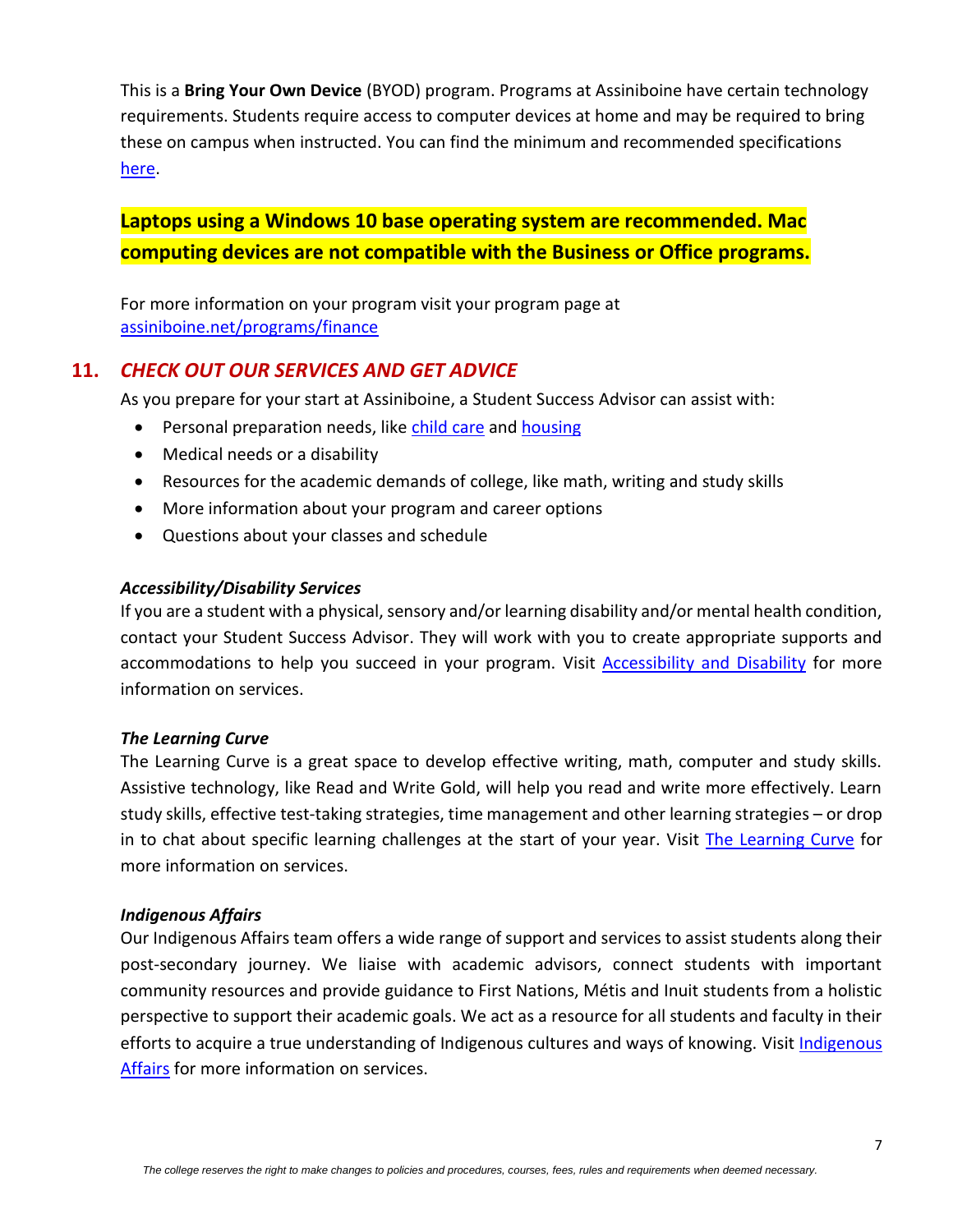#### <span id="page-7-0"></span>*International Students*

We have many support services to ensure our international students have a great experience. Visit [Accepted International Students](https://assiniboine.net/study-here/international-students/accepted-international-students) for more information.

*If you have questions, please contact:* Assiniboine International [international@assiniboine.net](mailto:international@assiniboine.net) 204.725.8700 ext 7019

#### <span id="page-7-1"></span>*Assiniboine Students' Association*

Assiniboine Students' Association exists to serve students. They are the voice at Assiniboine and work hard to ensure your experience is the best it can be. The ACCSA is a great opportunity for you to get involved and make some key connections within Assiniboine and the community. Visit [accstudents.com,](http://accstudents.com/) follow them on Facebook and Twitter and find out how you can get involved.

#### <span id="page-7-2"></span>*Student Health and Dental plan*

All students are enrolled in StudentVIP, a student health and dental plan. This plan includes coverage for prescriptions, practitioners, vision, dental, travel and more. Detailed plan information is available at [studentvip.ca/ACCSA.](https://studentvip.ca/Default.aspx)

International students are also enrolled in Guard.me, a compulsory international student health insurance. Detailed plan information is available at [guard.me/acc.](https://www.guard.me/acc)

*If you have questions about the plan, please contact:* Dedicated toll-free number: 1-833-867-3468 Email: [assiniboine@medavie.bluecross.ca](mailto:assiniboine@medavie.bluecross.ca)

#### <span id="page-7-3"></span>**12.** *TRYOUT FOR A TEAM*

Assiniboine has Cougar pride! Tryouts are held in September and will be posted on the athletics website and social media outlets. Information on the Cougars athletics, including schedules and team rosters, can be found at [assiniboine.net/athletics](https://assiniboine.net/student-life/athletics) or on Instagram and Twitter by following @CougarsACC.

*For more information on athletics at Assiniboine, please contact:* [cougars@assiniboine.net](mailto:cougars@assiniboine.net) 204.725.8700 ext 6340